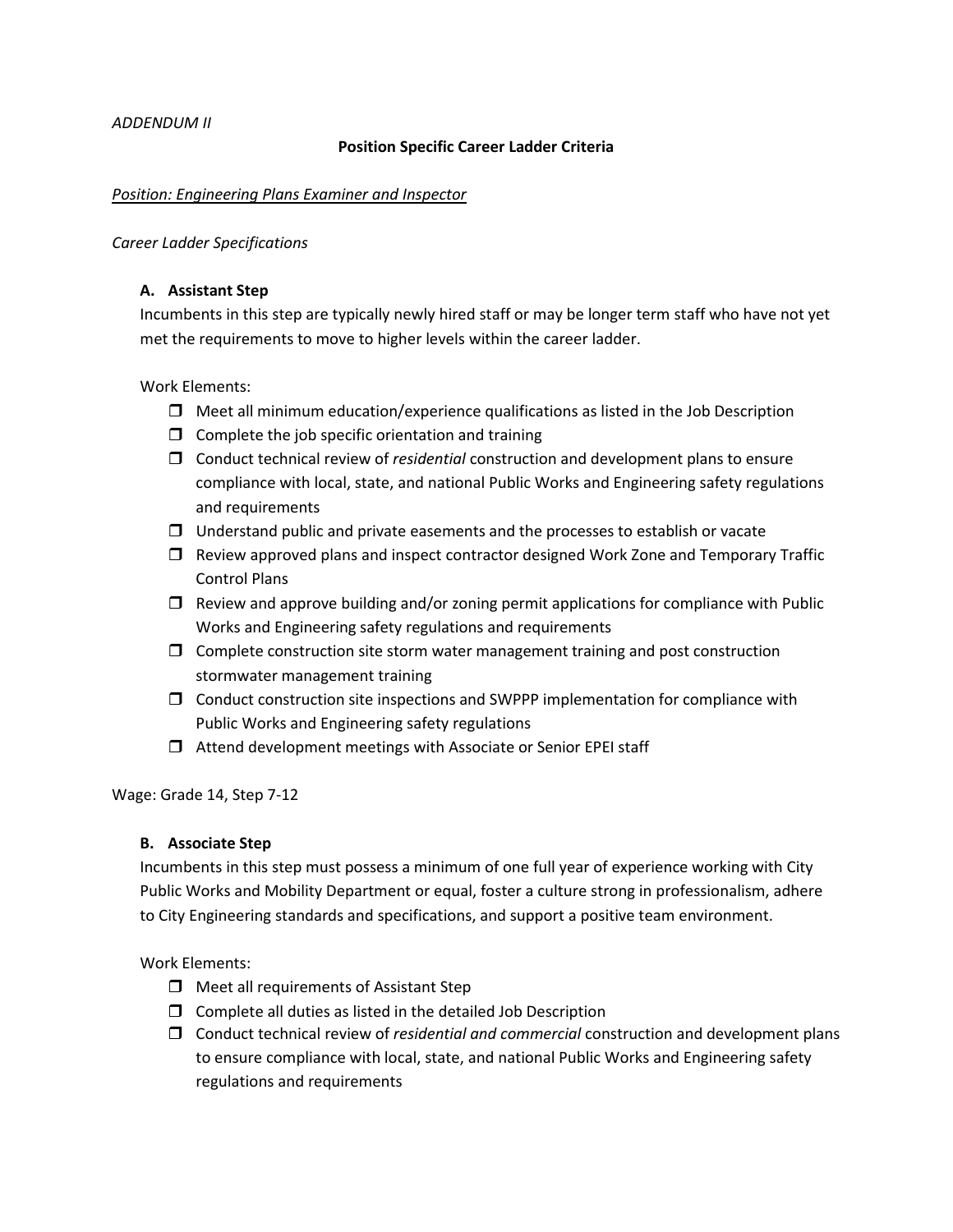- $\Box$  Provide training and guidance to administrative staff and other Engineering Plans Examiner and Inspectors within assigned training and program area
- $\Box$  Assist in the development of procedures and policies used by City Engineering
- $\Box$  Review work produced by other division personnel as requested
- $\Box$  Assist the public in navigating the submittal, review and approval processes for acquiring permits for construction and development within the City
- $\Box$  Assist subject matter experts in the following areas: easements, stage process, permitting, traffic control, sidewalks, utilities
- $\Box$  Conducts independent inspection of surface or utility infrastructure
- $\Box$  Identify changes to Code language (conflicting, missing, incorrect or confusing)
- $\Box$  Assist other departments as requested
- O Obtain Paving Inspector Certification
- $\Box$  Obtain Traffic Control Technician certification for review and approval of the design and function of Construction Work Zones and Temporary Traffic Control Plans and street closures
- $\Box$  Obtain American Concrete Institute certification

Wage: Grade 14, Step 13-22

# **C. Senior Step**

Incumbents in this step must possess a minimum of three full years of experience working with City Public Works and Mobility Department or equal, have a complete understanding of City of Missoula Laws, Standards, Specifications, and Regulations; foster a culture strong in professionalism; and support a positive team environment.

Work Elements:

- $\Box$  Perform all tasks in the Associate Step
- $\Box$  Provide mentorship to coworkers
- $\Box$  Administer new employee on-boarding and training
- $\Box$  Coordinate the activities of Engineering Plans Examiner and Inspectors
- Conduct technical review of *complex* construction and development plans to ensure compliance with local, state, and national Public Works and Engineering safety regulations and requirements
- $\Box$  Perform as a subject matter expert for reviewing and approving infrastructure in any of the following technical areas: Sanitary Sewer, Water and Storm Water Infrastructure, Dry Utilities (electric, gas, fiber), Surface Transportation and Mobility Infrastructure
- $\Box$  Communicates and coordinates with other divisions and departments for reviewing and approving construction plans, development reports, easements, encroachments, and vacations of private and public land
- $\Box$  Coordinate with City Engineers to ensure all designed infrastructure meets codes and regulations and are installed in compliance with Public Works and Engineering safety regulations and requirements